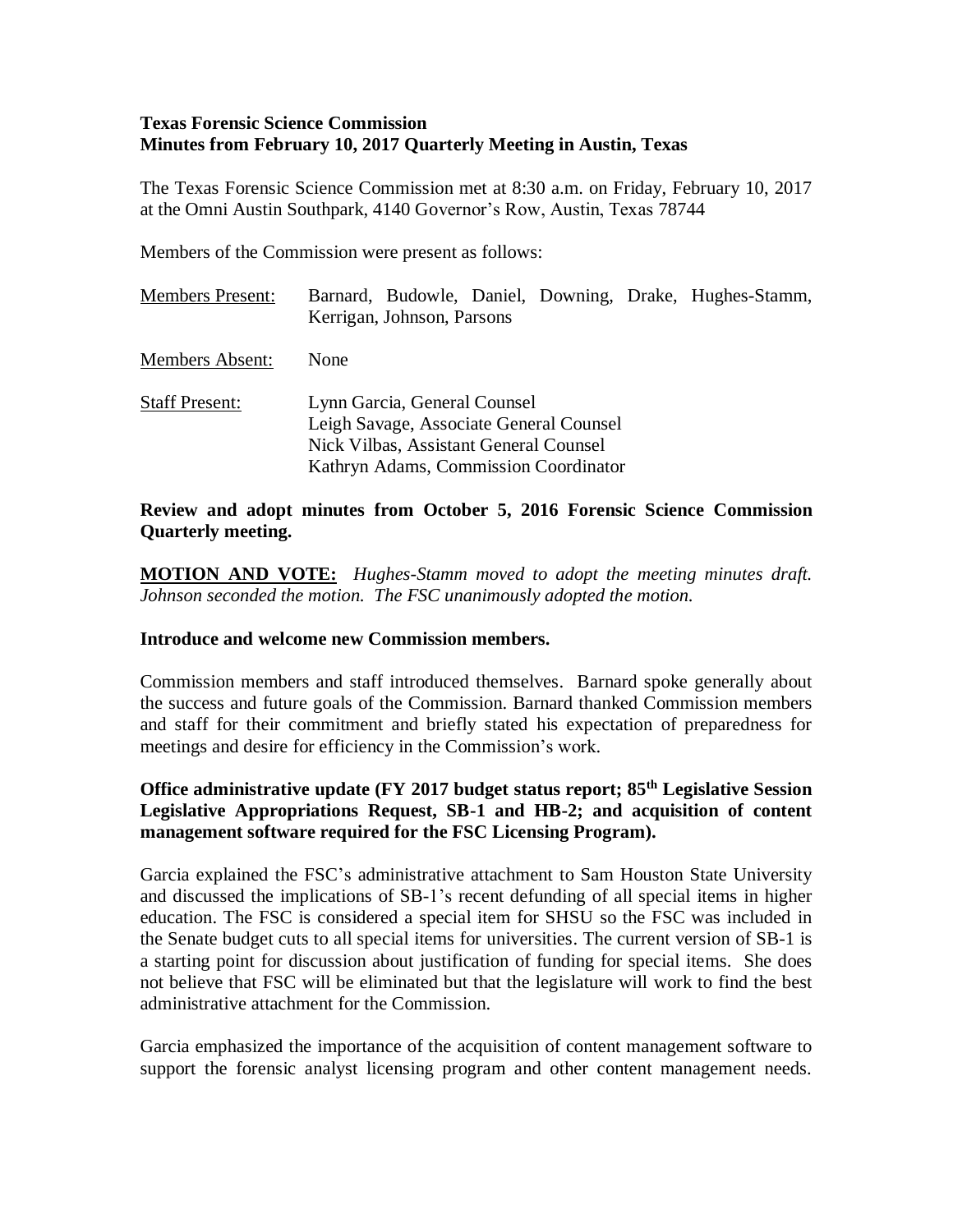Commission staff will continue to work with SHSU in executing the necessary contracts to acquire the software.

# **Explanation of Attorney General Opinion No. KP-0127.**

Garcia gave a presentation summarizing the Commission's request to the Texas Attorney General concerning the admissibility of certain forensic analyses in Texas courts, statutory authority of the FSC and reporting requirements for certain crime laboratories. Garcia also summarized the AG's opinion/answer to the Commission's questions as follows: 1) the forensic analysis of physical evidence by a crime laboratory (as those terms are defined in art. 38.35 of the Code of Criminal Procedure) is inadmissible unless the laboratory is accredited; 2) forensic analyses in disciplines not accredited or exempt from accreditation by statute or administrative rule are inadmissible in court; 3) the FSC may in its reasonable discretion refrain from granting exemptions from accreditation to disciplines for which there are concerns as to integrity and reliability of the discipline; and 4) labs must report professional negligence or misconduct involving forensic analyses in all disciplines, not just those that are accredited.

# **Discuss and consider pending complaints and laboratory self-disclosures and all new complaints or self-disclosures received through January 27, 2016.**

In the absence of an acting Chair to the Complaint Screening Committee, Garcia presented the following pending complaints and disclosures to the Commission.

# **Disclosure Pending from October 5, 2016**

## No. 15.05; DPS—Weslaco (Latent Print)

DPS Weslaco self-disclosed an incident in the laboratory's latent print section where an analyst excluded a suspect who was later identified as the source of a latent palm print.

Three additional non-conformances were identified by the lab during the corrective action process and case review for this disclosure. The analyst involved is no longer employed with the lab. Retesting of evidence worked by the analyst has been offered to the client base upon request for an indefinite period of time.

Brady Mills, DPS Deputy Assistant Director, summarized corrective actions taken by the laboratory.

**MOTION AND VOTE:** *Kerrigan moved to issue a letter to the laboratory explaining no further action is necessary at this time. Budowle seconded the motion. The FSC unanimously adopted the motion.*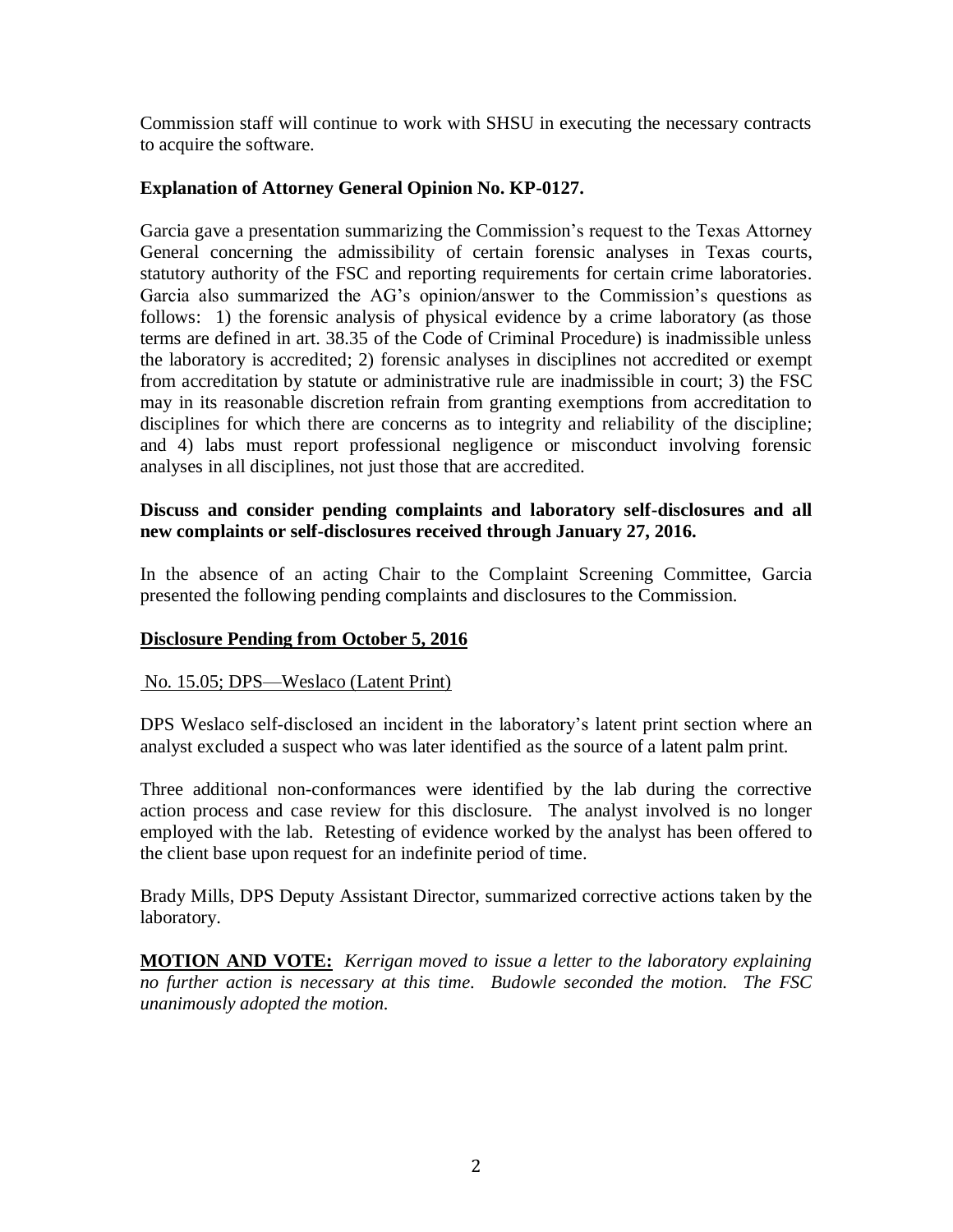# **Disclosures Received as of January 27, 2017**

# No. 16.03; Bexar County Criminal Investigation Laboratory (Firearms/Toolmarks)

Bexar County Criminal Investigation Laboratory self-disclosed an incident in which a former analyst misidentified the caliber of a bullet recovered at autopsy and subsequently failed to exclude it in comparison as having been fired from a particular firearm.

At the time of the non-conformance, the lab did not require independent verification of inconclusive results. The lab has since implemented independent verification for all conclusions. The lab reviewed reports for a 4-year period from November 2011 to January 2015. Of 576 reports reviewed, 78 had inconclusive results with no independent verifications. 26 of those 78 cases were submitted for reanalysis based upon client requests. Through the review process, the lab determined that the incident was isolated and limited to one analyst who is no longer with lab.

Erin Reat, Quality Assurance Manager at the lab, explained the subject case had not yet gone to trial when the non-conformance was discovered and the District Attorney's office was immediately notified.

**MOTION AND VOTE:** *Daniel moved to issue a letter to the laboratory explaining no further action is necessary at this time. Hughes-Stamm seconded the motion. The FSC unanimously adopted the motion.*

# No. 16.04; Houston Forensic Science Center (Controlled Substance)

The Houston Forensic Science Center ("HFSC") self-disclosed an incident in its controlled substance section where, after completing an analysis on exhibits in two different controlled substances cases, an analyst mistakenly reported the results of each exhibit under the incident number of the other case.

James Miller, Manager of the HFSC Controlled Substances section, explained the analyst found her error as she was sealing the evidence. Re-analyses were performed and new reports were generated with an explanation of the error. The lab has instituted a policy of referring only to the evidence itself as opposed to the submission form since this analyst had confused the forms and not the actual evidence.

**MOTION AND VOTE:** *Budowle moved to issue a letter to the laboratory explaining no further action is necessary at this time. Drake seconded the motion. The FSC unanimously adopted the motion.*

# No. 17.01; Houston Forensic Science Center (Biological Screening/DNA)

The HFSC self-disclosed an incident in its biology/DNA section in which a screening analyst mistakenly identified the presence of semen in a small amount of fecal matter using an acid phosphatase press-out method. The analyst noted a strong positive color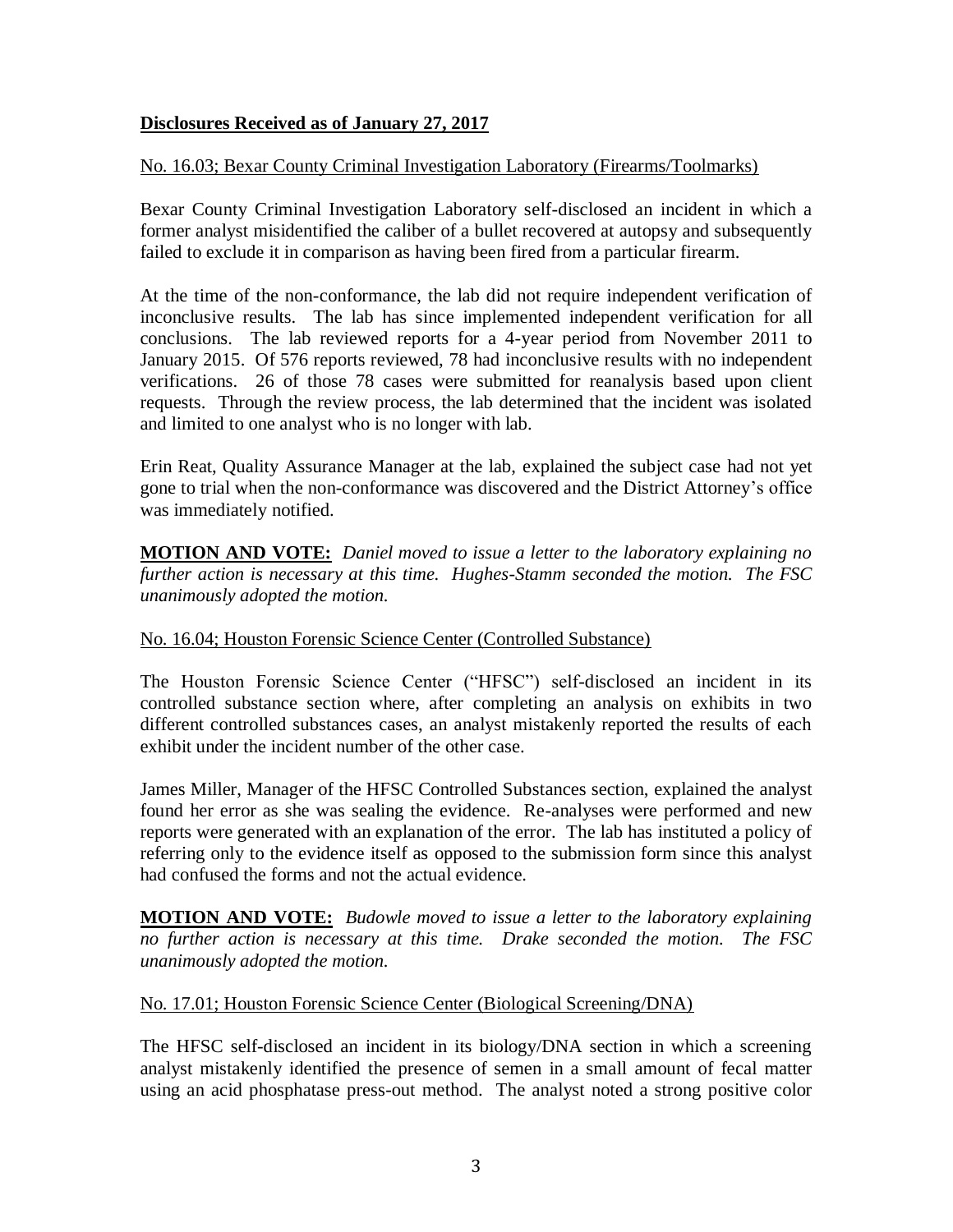change and a portion of the underwear was sent for DNA testing. DNA was not obtained in the sperm fraction of the cutting and only two alleles were present in the epithelial fraction. Re-examination of other cuttings of the underwear produced negative results. The laboratory took corrective action including removing the screener from casework and providing retraining, reviewing all of her cases and amending the initial report in the case for which the semen was mistakenly identified.

Robin Guidry, HFSC DNA/Biology Manager, explained the lab believes the presence of fecal matter in the underwear being tested may have complicated the screener's reading of the color results. An extensive root cause analysis was performed beginning with involvement of the quality division. Guidry explained the lab's root cause analysis, steps taken with the analyst (additional training, moot court and oral examination) and notifications made. The lab is in the process of preparing a final corrective action report in the matter.

**MOTION AND VOTE:** *Hughes-Stamm moved to table the disclosure until a final corrective action report is received by the Commission. Parsons seconded the motion. The FSC unanimously adopted the motion.*

# No. 17.02; Houston Forensic Science Center (Latent Prints)

The HFSC self-disclosed an incident in its latent print section where an examiner incorrectly reported negative AFIS results on two cases that should have indicated preliminary AFIS hits. Corrective action included a 5-month case review that did not reveal any similar mistakes.

Peter Stout, CEO and President of the HFSC, explained the report was caught and corrected immediately and fielded questions from Commissioners on what corrective actions were taken by the lab.

**MOTION AND VOTE:** *Budowle moved to issue a letter to the laboratory explaining no further action is necessary at this time. Parsons seconded the motion. The FSC unanimously adopted the motion.*

## No. 17.03; Houston Forensic Science Center (Toxicology)

The HFSC self-disclosed an incident in its toxicology section in which an examiner incorrectly reported preliminary results were positive for one or more drugs when the report should have stated results were negative for all.

Peter Stout addressed questions from the Commission including how the report could have been released when the error was caught in administrative review.

**MOTION AND VOTE:** *Parsons moved to table the disclosure until the Commission receives and reviews the final corrective action report. Hughes-Stamm seconded the motion. The FSC unanimously adopted the motion.*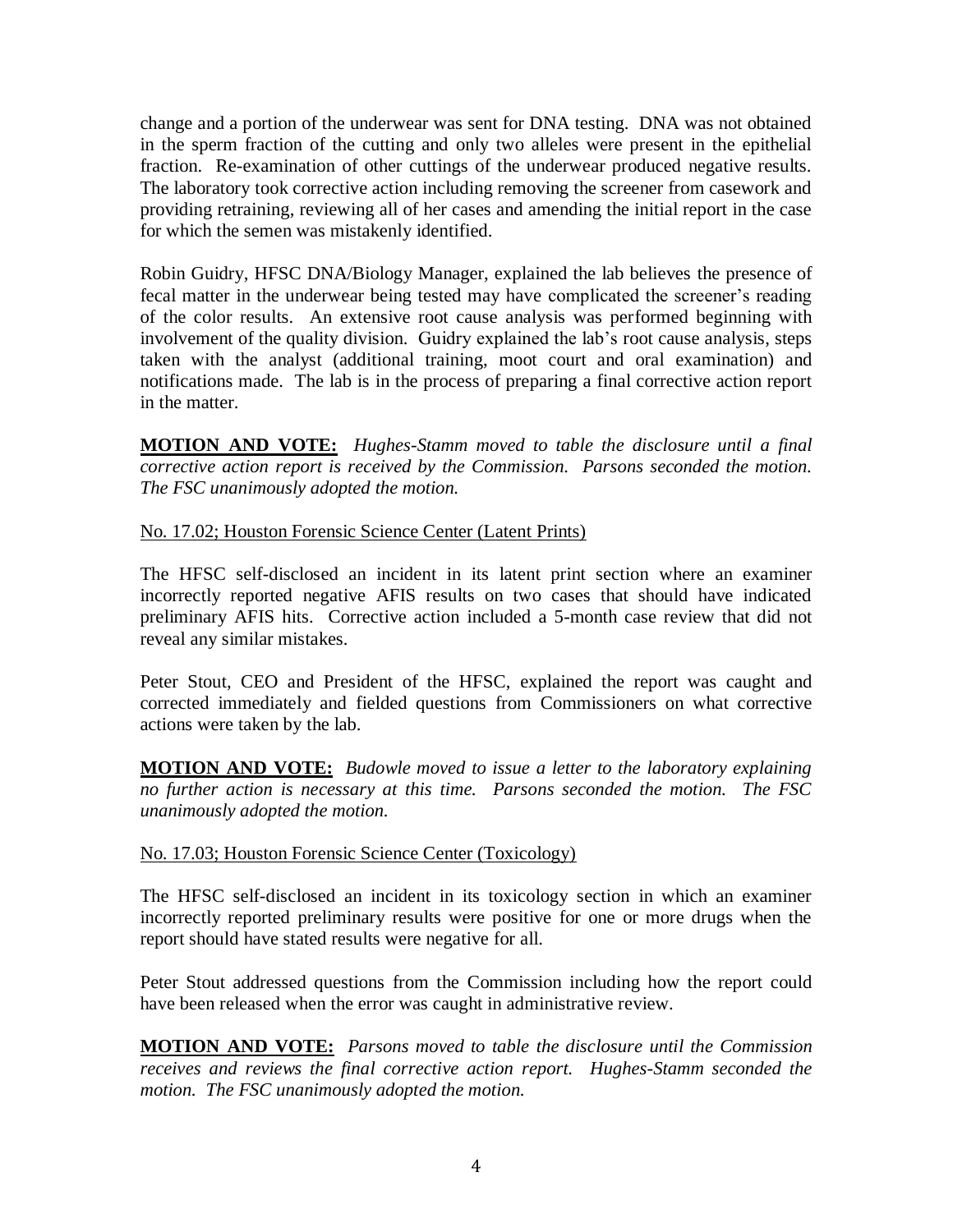# **Complaints Pending from October 5, 2016**

# No. 16.36; Dunnavant (DPS—Garland and DPS—Abilene, Controlled Substance)

Catherine Dunnavant requested the Commission determine whether DPS Garland's and DPS Abilene's undocumented policy to first make an assumption for the presence of HCl and then apply the appropriate mathematical calculation when calculating an HCl amount is consistent with SWGDRUG and other recognized guidelines.

Garcia explained that quantitation is not required in state cases but are in federal cases, so DPS does not do many quantitation cases. DPS recently made changes to the way the it reports quantitation. Brady Mills described some of the changes made. In these particular cases, the Court ordered retesting of the samples by a DEA lab that confirmed DPS's original findings so any question remaining about the integrity and reliability of the results obtained by DPS is now moot.

**MOTION AND VOTE:** *Kerrigan moved to dismiss the complaint because DPS results in the cases were consistent with retests conducted by the DEA. Drake seconded the motion. The FSC unanimously adopted the motion.*

\* Commissioner D. Pat Johnson recused himself from discussion and voting on this complaint.

# **Complaints Received as of January 27, 2017**

## No. 16.50; Ludwig, Ronald (John O'Neal; Ballistics)

Defendant Ronald Ludwig alleges the district attorney ignored inconclusive firearm analysis results from DPS Austin and went outside the state to find an expert to provide positive results that would falsely connect shot gun shells found at his office to shells found at the crime scene in his 1990 conviction for capital murder.

**MOTION AND VOTE:** *Hughes-Stamm moved to dismiss the complaint because the allegations pertain to forensic analysis conducted in 1990 before the 2003 accreditation program was established in Texas and involves an out-of-state examiner. Parsons seconded the motion. The FSC unanimously adopted the motion.*

\*Presiding Officer Jeffrey Barnard, MD recused himself from discussion and vote on this complaint.

## No. 16.53; Jones, De'Voderick (SWIFS; DNA)

Defendant De'Voderick Jones requests DNA testing that he believes will exonerate him and a co-defendant from the capital murder for which they were convicted. The Commission has no jurisdiction to order DNA testing in any particular case.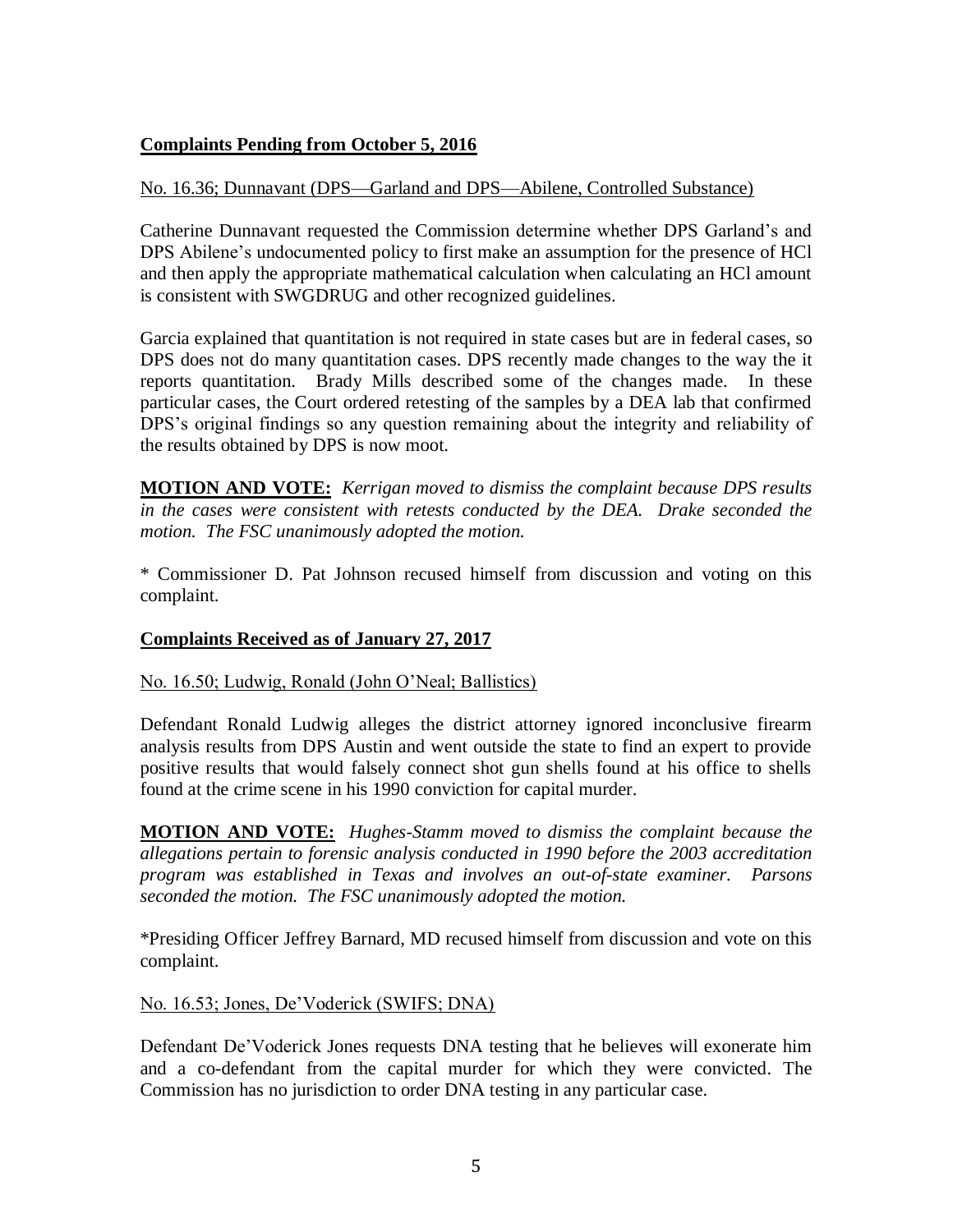**MOTION AND VOTE:** *Hughes-Stamm moved to dismiss the complaint because the Commission has no jurisdiction to order DNA testing. Kerrigan seconded the motion. The FSC unanimously adopted the motion.*

\* Presiding Officer Jeffrey Barnard, MD recused himself from discussion and vote on this complaint.

# No. 16.54; Gulley, Britney (SWIFS; Firearms/Toolmarks)

Defendant Britney Gulley alleges a Southwestern Institute of Forensic Sciences ("SWIFS") firearms analyst misidentified a firearm and bullets that led to her wrongful conviction for murder.

The Gulley case has been referred to the Dallas Public Defender's Office which has taken responsibility for inquiries in response to notices sent by the District Attorney's Office in an unrelated firearm/tool mark matter at SWIFS for which the Commission issued a report in April 2016.

Tim Sliter, Director of Physical Evidence at SWIFS, stated the lab was willing to retest the evidence in the case if defense counsel wishes to.

**MOTION AND VOTE:** *Hughes-Stamm moved to table the complaint pending reanalysis of the evidence. Budowle seconded the motion. The FSC unanimously adopted the motion.*

\* Presiding Officer Jeffrey Barnard, MD recused himself from discussion and vote on this complaint.

## No. 16.55; Carrizales, Gilbert (Children's Place Hospital; Sexual Assault Exam)

Defendant Gilbert Carrizales requests copies of an affidavit related to a sexual assault nurse exam ("SANE") performed at the Children's Place Hospital in Corpus Christi and used to secure his conviction for sexual assault. Garcia explained the FSC has no way to obtain this information.

**MOTION AND VOTE:** *Parsons moved to dismiss the complaint because it involves a physical examination performed at a hospital and requests documents to which the Commission has no access. Downing seconded the motion. The FSC unanimously adopted the motion.*

## No. 16.56; Bryan, Joe D. (Robert Thorman; Blood Spatter)

Defense attorney Walter M. Reaves filed this complaint on behalf of inmate Joe D. Bryan alleging blood spatter analyst Robert Thorman gave a scientifically unsupportable blood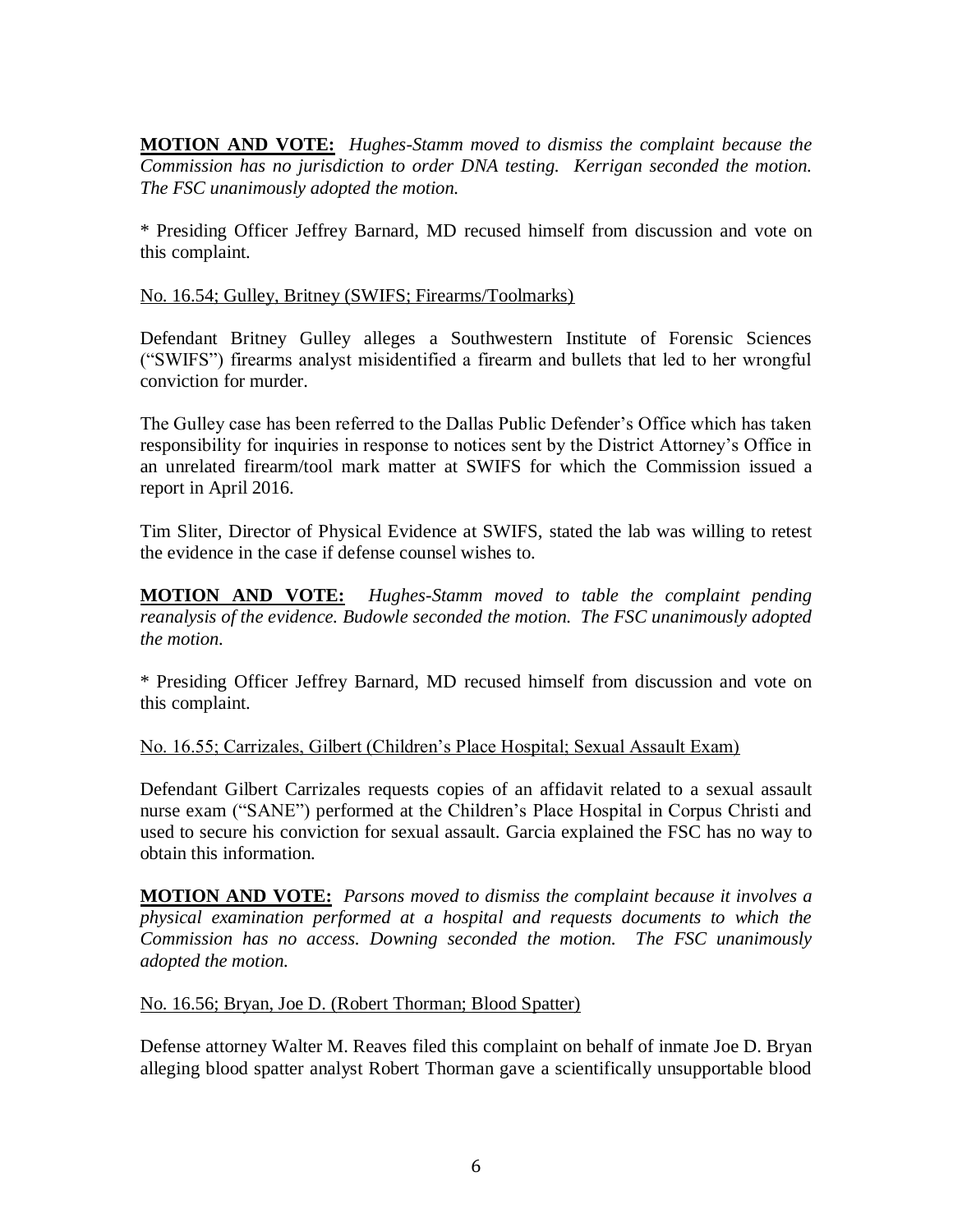stain interpretation, including a false mathematical calculation, that led to Bryan's wrongful conviction for murder.

Garcia stated the blood spatter analysis in this case could be combined with the review of blood spatter analysis in the Clark complaint. Downing asked about presence of blood on a flashlight; Garcia stated that DPS Waco is currently working on DNA testing and may be able to shed some light on that question.

**MOTION AND VOTE:** *Parsons moved to accept the complaint for review and consideration with the Commission's investigation of FSC case #16.40. Daniel seconded the motion. The FSC unanimously adopted the motion.*

# No. 16.58; Wilson III, William (Houston FSC; Gasoline Analysis)

Defendant William Wilson, III alleges HFSC analyst James Miller falsely concluded the presence of accelerant (gasoline) on Wilson's white jacket and such false conclusion led to his conviction for murder.

Miller responded to Commissioners' questions concerning his analysis in this case, including supporting materials submitted. Downing asked about the materiality of the white jacket at issue. Garcia explained the Commission does not receive that kind of information so the answer to that question is unknown.

Miller spoke and confirmed that he did not know the materiality of the jacket either, but confirmed that the jacket was one of three items submitted on which gasoline was found.

**MOTION AND VOTE:** *Parsons moved to dismiss the complaint because the underlying data used to formulate the positive finding for gasoline supported the laboratory's findings. Budowle seconded the motion. The FSC unanimously adopted the motion.*

## No. 16.63; Jackson, Robert (Cornea Associates; Eye Injury Exam)

Defendant Robert Jackson alleges the victim in his aggravated assault case had a prior injury investigators did not consider when charging him. Jackson requests a copy of an eye exam report from Walmart that he believes will prove this.

**MOTION AND VOTE:** *Daniel moved to dismiss the complaint because the Commission has no access to or jurisdiction over the report the complainant is requesting. Budowle seconded the motion. The FSC unanimously adopted the motion.*

## No. 16.65; Stephens, Debra (Austin Police Department; Blood Alcohol Procedure)

Debra Stephens, Lab Director/Owner of Alamo Forensic Services, alleges the Austin Police Department's ("APD") toxicology section uses an incorrect validation procedure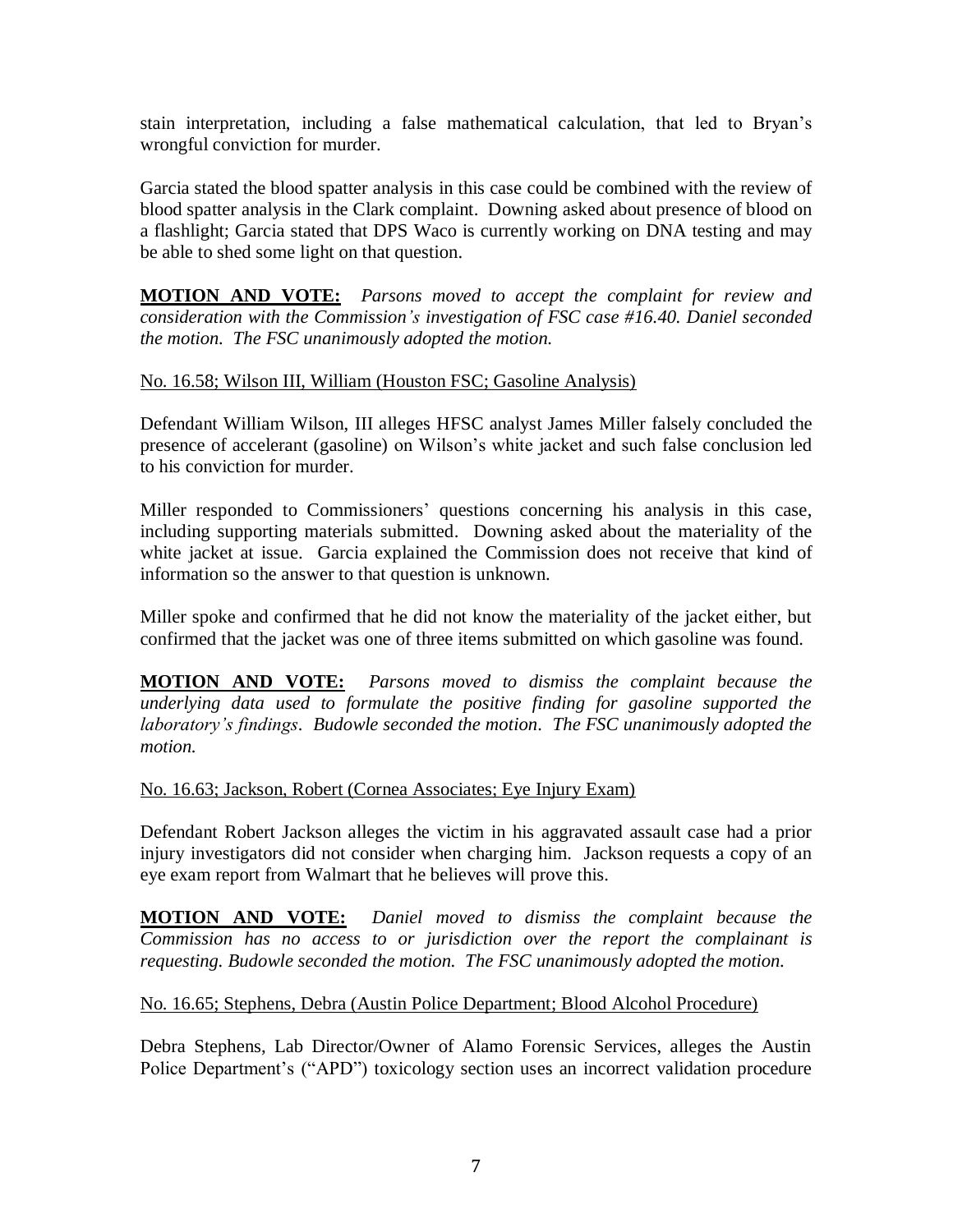and its estimation of measurement uncertainty has been incorrectly determined and reported in numerous case reports.

Kerrigan explained that based on the documentation provided, the complainant may have confused the measurement uncertainty of reported test results with the acceptance criteria for quality controls that are included in a run (or batch) or samples. Given the documents and explanation provided by APD, Commissioners felt the laboratory's blood alcohol section is following currently acceptable standards of practice with respect to measurement uncertainty including those set by accreditation guidelines.

**MOTION AND VOTE:** *Kerrigan moved to dismiss the complaint because the supporting material provided by APD's blood alcohol section sufficiently answered any questions Commissioners had about the lab's approach to uncertainty of measurement in blood alcohol cases. Parsons seconded the motion. The FSC unanimously adopted the motion.*

# No. 16.69; Richards, Dylyn (DPS Garland; Blood Alcohol)

Defendant Dylyn Richards alleges DPS Garland crime lab analyst Chris Youngkin may have falsely represented the blood alcohol level reported in his case that led to Richards' conviction for intoxication manslaughter.

Garcia reported DPS is currently evaluating court testimony given by this analyst. Brady Mills confirmed an internal review is currently underway by DPS and a self-disclosure on this matter will be coming from DPS before the next quarterly meeting.

**MOTION AND VOTE:** *Budowle moved to table the complaint until the Commission's April meeting to allow DPS to continue its investigation and submission of a selfdisclosure related to the switched sample and testimony incident. The Richards case will be considered with the self-disclosure and related case reviews. Parsons seconded the motion. The FSC unanimously adopted the motion.*

\*Commissioner D. Pat Johnson recused himself from discussion and voting on this complaint.

## No. 17.04; Gefrides, Lisa (Houston Forensic Science Center; Biology/DNA)

Forensic biology consultant Lisa Gefrides alleges HFSC's biology section is not adequately identifying and controlling errors during testing of biological evidence.

Robin Guidry fielded questions from Commissioners concerning the possibility of crosscontamination between samples. Budowle recommended the lab provide follow up to see how the new SOP's with respect to contamination events are affecting case results.

Commissioners did not observe any particular incident cited in the complaint that necessarily merited further investigation but recommended the lab provide updated data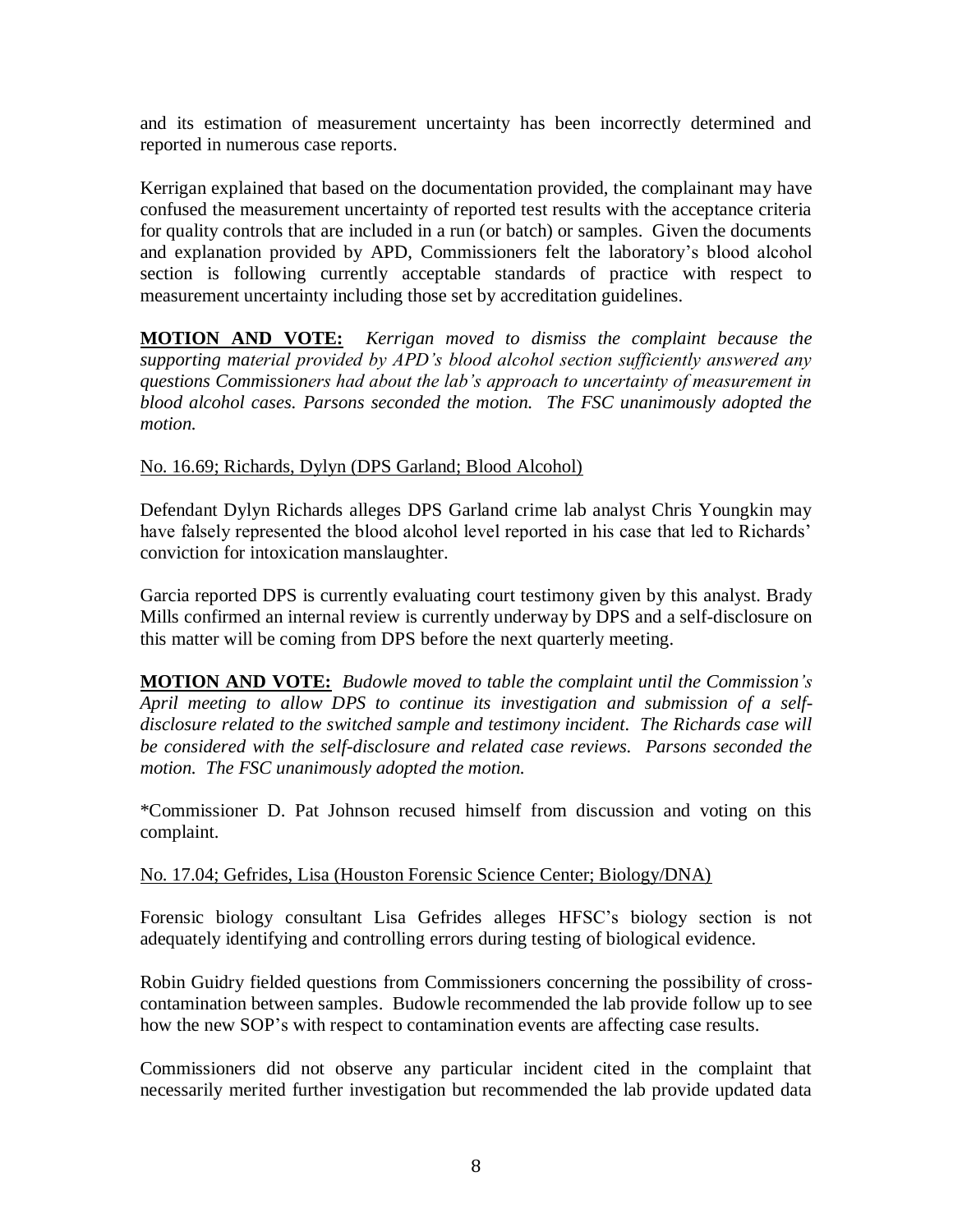related to any additional contamination events in the lab's DNA section at the next meeting.

**MOTION AND VOTE:** *Hughes-Stamm moved to table the complaint and ask the lab to provide updated data related to any additional contamination events in the DNA section, including any additional information developed regarding the contamination events cited in the complaint and their resolution, before the Commission's next quarterly meeting. Johnson seconded the motion. The FSC unanimously adopted the motion.*

## No. 17.05; Innocence Project of Texas (DPS Austin; DNA-CODIS)

The Innocence Project of Texas alleges DPS Austin CODIS Laboratory failed to comply with National DNA Index System ("NDIS") procedures when uploading a DNA search profile into the Combined DNA Index System ("CODIS") such that one of the obligate alleles would have excluded defendant Cedric Millage being compared had the profile been properly uploaded.

Mike Ware, defense attorney for Cedric Millage, answered questions about the case and relayed his hope that this case will be a collaborative scientific search for the truth. Bill Wirskye, Collin County Assistant District Attorney, explained his office would cooperate in any way they can. He relayed there was a request made for DNA reinterpretation and possibly a request for post-conviction DNA in this case.

Budowle will review the data and interpretive material related to this case from DPS and any documentation from Orchid Cellmark.

**MOTION AND VOTE:** *Downing moved to table the complaint pending Budowle's review and analysis of the interpretive material related to this case. Parsons seconded the motion. The FSC unanimously adopted the motion.*

## No. 17.06; Alejandro, Danny (Harris County Sheriff's Office; Firearms)

Defendant Danny Alejandro alleges Harris County Sheriff's Office's firearms expert Jill Dupre failed to give a direct answer at trial concerning whether a shell casing was fired from a weapon found in Alejandro's home. Alejandro believes Dupre's testimony and failure to connect the weapon to an alternative firearm led to his wrongful conviction for burglary.

**MOTION AND VOTE:** *Kerrigan moved to dismiss the complaint because the examiner's analysis was not probative as to Alejandro's weapon and there is no allegation of negligence or misconduct, rather a general allegation that the examiner should have associated the shell casing to another unidentified firearm. Parsons seconded the motion. The FSC unanimously adopted the motion.*

**Discuss status of crime laboratory accreditation program, including accreditation non-conformances received since October 5, 2016 meeting, discussion and vote on**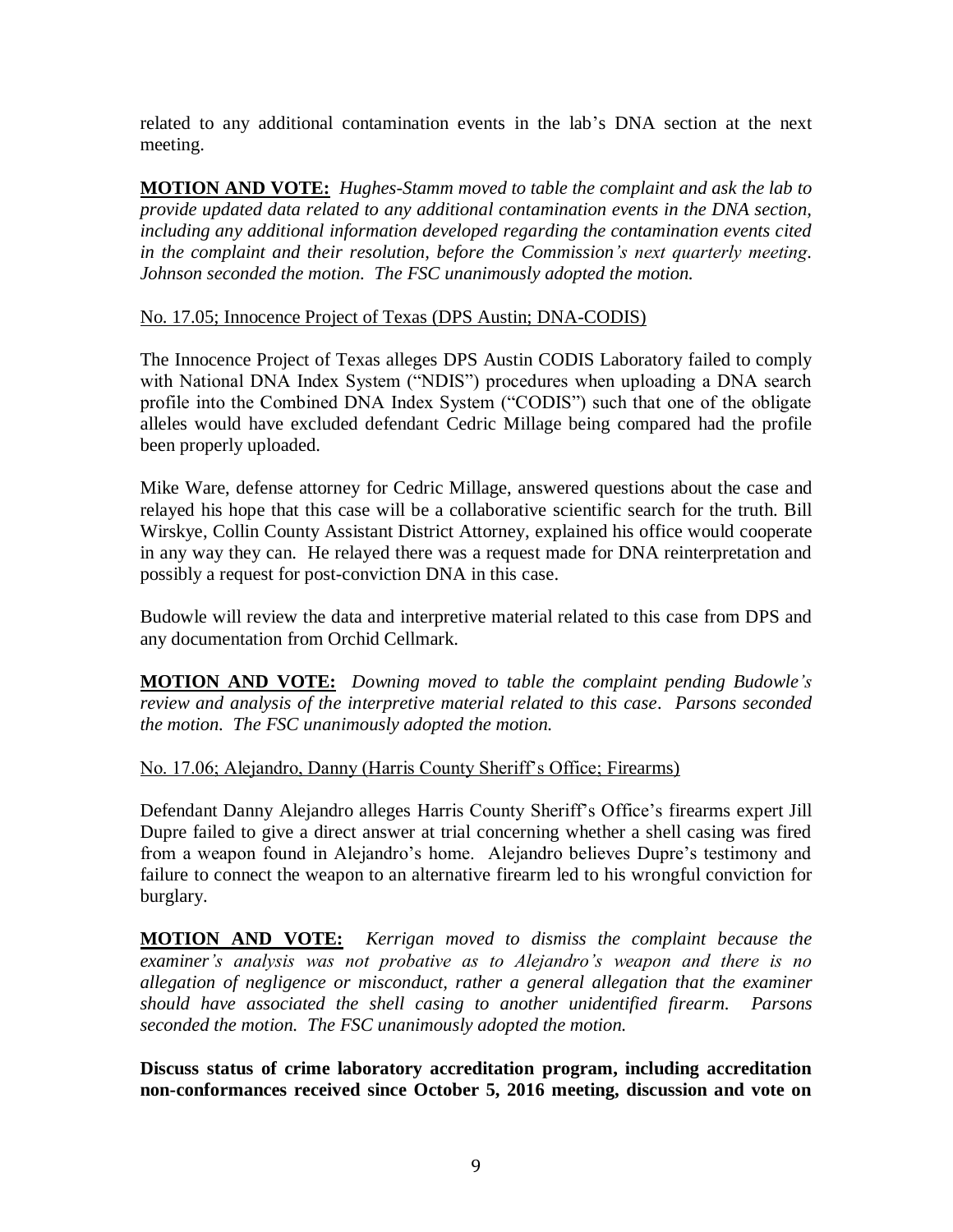**rulemaking drafts for removal of forensic hypnosis from exempted forensic discipline list, exemption regarding age assessment and human identification, and exemption regarding testing for sexually transmitted diseases.**

Garcia reviewed proposed rule changes with Commissioners. After review of the definition of "forensic analysis" with Commissioners, Garcia explained "forensic hypnosis" does not qualify as a forensic analysis since it is not a test performed on physical evidence.

**MOTION AND VOTE:** *Daniel moved to strike "forensic hypnosis" from the list of forensic disciplines exempt from the Commission's crime laboratory accreditation requirements because it does not meet the statutory definition of "forensic analysis." Parsons seconded the motion. The FSC unanimously adopted the motion.*

Garcia explained the forensic odontology community's request for an exemption from the accreditation requirements, specifically for forensic odontology used for purposes of human identification and age assessment.

**MOTION AND VOTE:** *Kerrigan moved to add forensic odontology for purposes of human identification or age assessment, not to include bite mark comparison related to patterned injuries, to the Commission's list of forensic disciplines exempt from accreditation requirements. Daniel seconded the motion. The FSC unanimously adopted the motion.*

Garcia explained testing for sexually transmitted diseases is often done in a clinical or hospital setting but later may become part of a criminal case such as a child sexual abuse case. Staff surveyed the FSC-accredited labs to determine whether any of the accredited labs do this type of testing. None of the labs surveyed perform STD testing. Without an exemption from the accreditation requirements, sexually transmitted disease testing performed in a clinical laboratory risk setting could be inadmissible in Texas courts, despite the fact that there are no accredited crime laboratories available to perform the testing. Therefore, an exemption from the accreditation requirement is necessary.

**MOTION AND VOTE:** *Johnson moved to add testing and/or screening conducted for sexually transmitted diseases to the Commission's list of forensic disciplines exempt from accreditation requirements. Parsons seconded the motion. The FSC unanimously adopted the motion.*

Garcia summarized quarterly non-conformances received from laboratories. No significant nonconformances were cited and Commissioners did not request follow-up on any of the cited nonconformances.

**Discuss and introduce licensing advisory committee program and progress to date, including program background, recent licensing advisory committee meetings, selection of new defense and prosecutor representative for Licensing Advisory**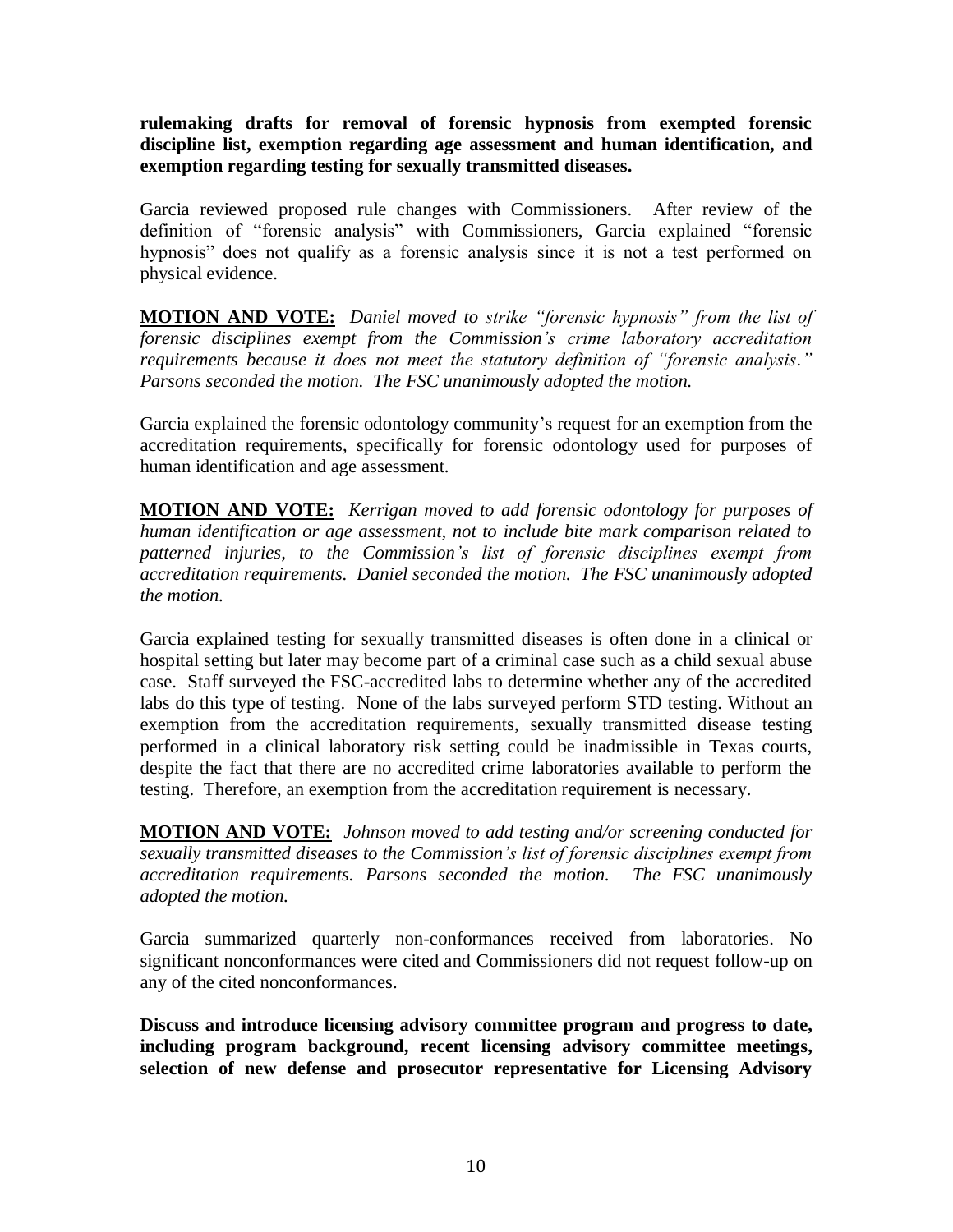# **Committee, review and discussion of proposed draft rules for licensing program and next steps.**

Savage gave a detailed presentation outlining the background of the licensing program and current recommendations of the Licensing Advisory Committee ("LAC") for new Commissioners and answered Commissioner's questions related to the program's development thus far. Garcia introduced the LAC members present.

Garcia and members discussed who must be licensed to give expert testimony in court. A consulting expert whose work is performed outside an accredited laboratory does not have to be licensed (though the admissibility could be challenged under the accreditation requirement of art. 38.35 of the Code of Criminal Procedure). An expert testifying as to results of analyses performed at her/his accredited lab on behalf of that accredited lab must be licensed.

Kerrigan asked if the LAC's developmental process for minimum educational standards is consistent with OSAC requirements being developed. Greg Hilbig, Chair of the Licensing Advisory Committee, explained the LAC is trying to stay compatible but it has been difficult because OSAC is still in the process of developing guidelines and standards for the OSAC Registry. Commissioners also briefly discussed the differences and similarities between the proposed licensing program and certification programs offered by national certification bodies.

The LAC hopes to have a final version of the licensing program rules for presentation, review and adoption at the Commission's next quarterly meeting in order to meet the Legislature's January 2019 deadline for all examiners in Texas to be licensed.

Two seats on the LAC are empty—the prosecutor seat and the defense attorney seat. Garcia announced defense attorney seat nominees Betty Blackwell and Keith Hampton. Daniels spoke on behalf of both nominees.

**MOTION AND VOTE:** *Daniels moved to appoint Keith Hampton to the Licensing Advisory Committee. Kerrigan seconded the motion. The FSC unanimously adopted the motion.*

Garcia gave a brief overview of the three applications submitted for the prosecutor seat by the Texas District and County Attorney's Association—Justin Cunningham, Tommy Ashworth, and Rico Valdez.

**MOTION AND VOTE:** *Parsons moved to appoint Tommy Ashworth to the Licensing Advisory Committee. Daniels seconded the motion. The FSC unanimously adopted the motion.*

**Update regarding working group on Commission reporting requirements and general notification issues, including suspension of working group to focus on Commission disclosure guidance per statute, possible revisions to policies and**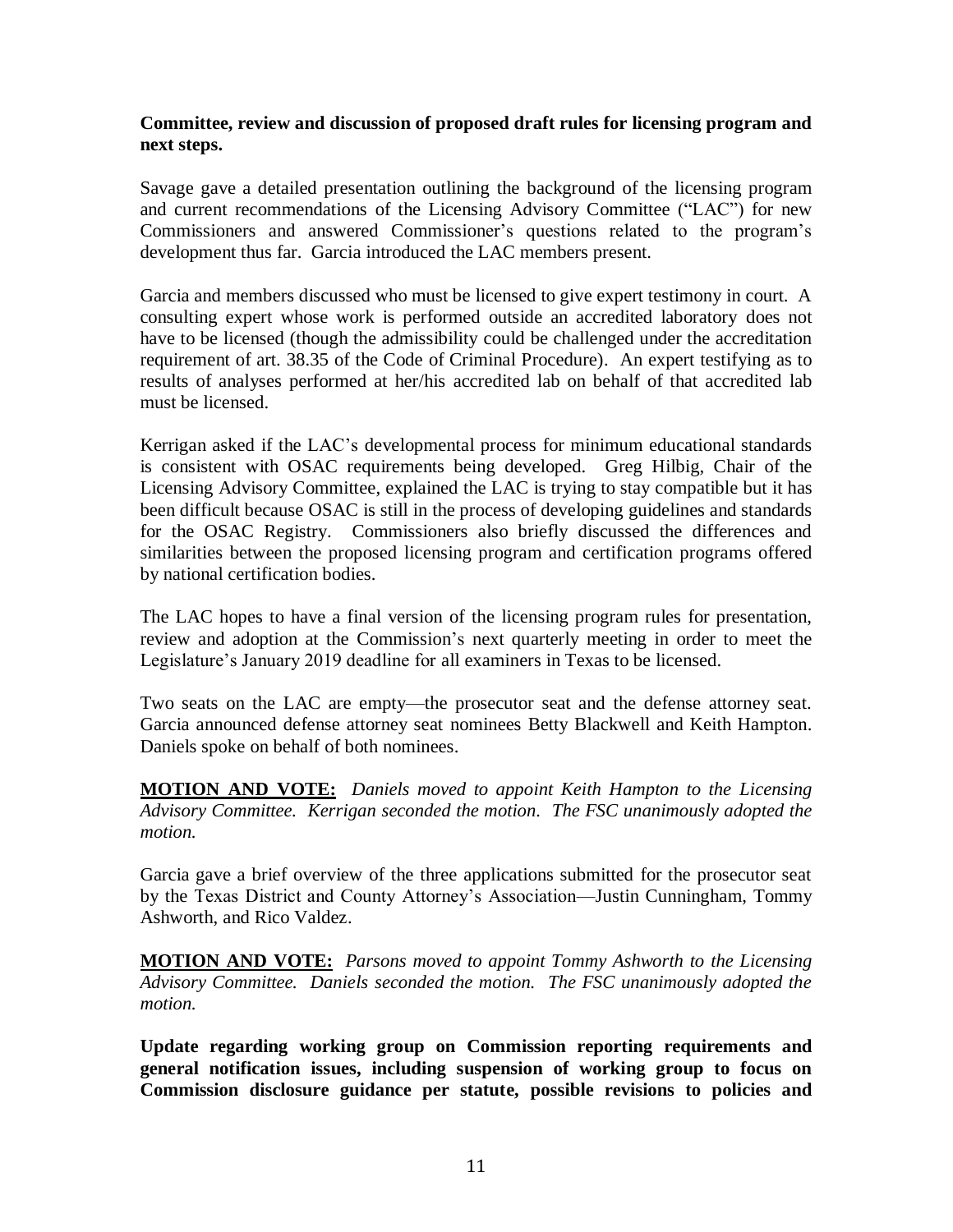## **procedures, as well as possible database integration for reporting laboratory nonconformances into current iMIS technology proposal.**

In response to requests from laboratory leadership for better guidance on the requirements for self-disclosures to the Commission, the Commission formed a Notification and Disclosure Workgroup to resolve some of the questions posed by laboratories. The Commission can work on providing better guidance on self-disclosures that rise to the level of negligence for labs, but the more difficult question for labs to come to consensus on is what is required to be disclosed to their client (or the district attorney's office) in compliance with *Brady* and the *Michael Morton Act* ("MMA"). Most members of the group agreed consensus could not be reached on the latter question given the diversity of policies and viewpoints on the issue throughout the State's 254 different counties. The Commission will not adopt any "model" policy making recommendations in this area, but will focus on providing training programs and seminars to teach attorneys in the community about the nature of the quality system in a lab and the requirements of *Brady* and the MMA.

Parsons also recommended training for judges. Judge Barbara Hervey, Court of Criminal Appeals Judge, agreed a model policy is probably not practical but that promulgation of best practices and training in this area may work.

Members also discussed the potential for labs to report nonconformances through the Commission's own portal or software system. Members will continue to discuss different options for managing this information.

# **Discuss and introduce Rio Grande Identification Project to new Commissioners.**

Hughes-Stamm gave a brief description of the project and past meetings with stakeholders. The Commission's main role has been facilitator for a memorandum of understanding between UNTHSC-CHI, EAAF, and the FBI to compare family reference samples housed at Bode laboratory to CODIS reference profiles. The major barrier to the comparison is ensuring the searches comply with FBI rules governing the national CODIS database. Discussions with the FBI related to the MOU have not progressed in recent months.

## **Update from Texas Association of Crime Laboratory Directors.**

The Texas Association of Crime Laboratory Directors ("TACLD") has not met since the Commission's last meeting so there was no update for this agenda item.

**Review recommendations from Tim Cole Exoneration Review Commission ("TCERC") as they relate to Texas Forensic Science Commission activities as well as related request for assistance on synthetic marijuana field test technology by Representative Lozano.**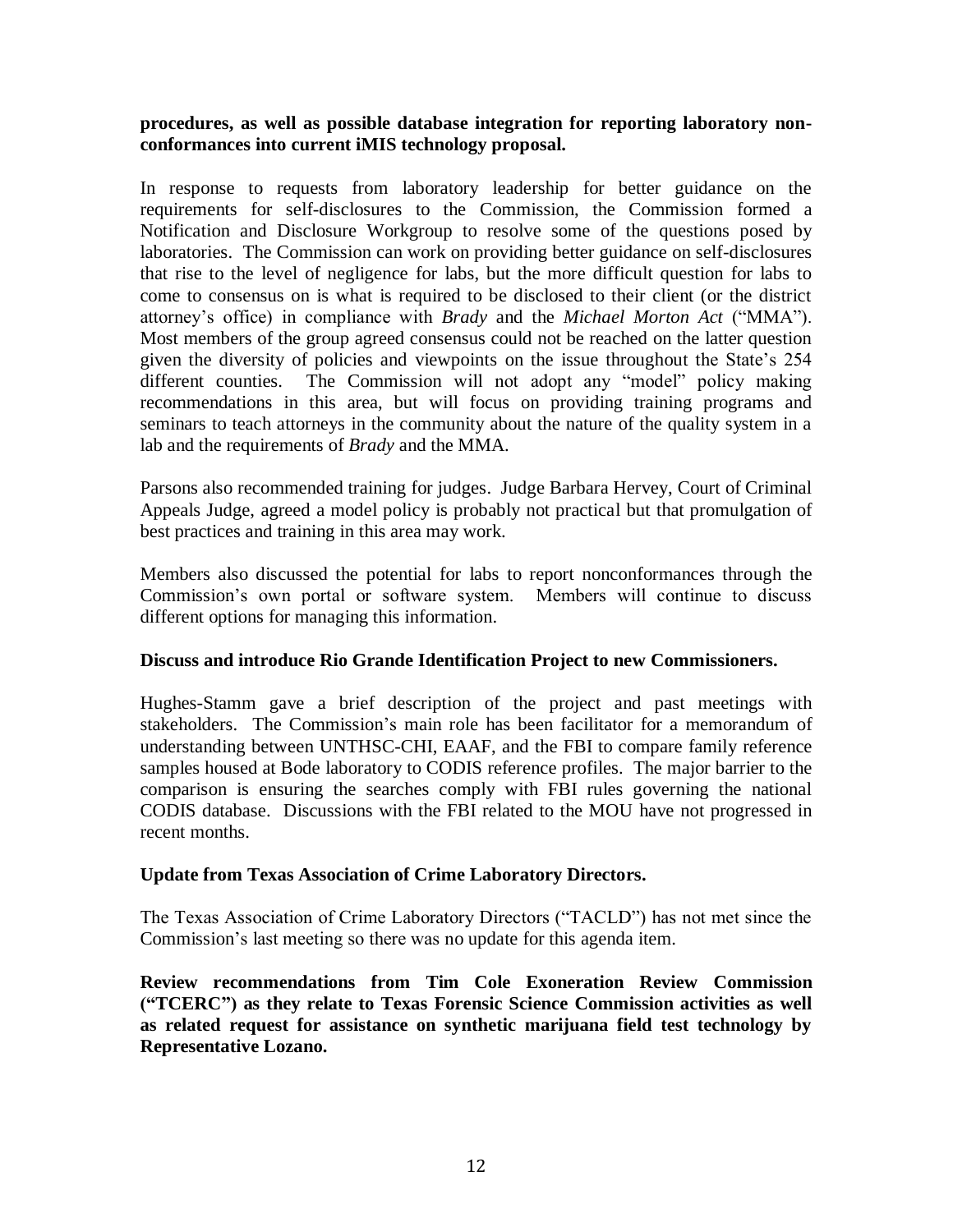The TCERC issued its recommendations and findings, including three items relevant to the Commission. The TCERC requests the Commission study field drug tests to determine if the tests are unreliable or if they are being improperly administered in some cases. There have been cases in which defendants pled on the basis of field test results before lab results came in and the laboratory results contradicted the results of the field tests. The second item is the processing of crime scene investigations. Garcia stated she does not believe the Commission can do much more than assist with best practices and training in this category. Finally, the TCERC's recommendations suggest requiring follow-up lab tests regardless of results from a field drug test.

Garcia noted the Commission doesn't need to take action on any of the items outlined in the TCERC's report yet, but Garcia and Savage will continue to discuss and monitor legislation and create a plan for addressing the recommendations.

**MOTION AND VOTE:** *Daniels moved to direct Garcia and Savage to formulate an action plan concerning FSC recommendation items from the Tim Cole Exoneration Review Commission's report. Budowle seconded the motion. The FSC unanimously adopted the motion.*

# **Discuss possibility of standardizing sexual assault kits statewide.**

Downing gave a brief presentation on the need for standardization of sexual assault kits in Texas. Currently, kit requirements vary greatly from jurisdiction to jurisdiction and often the kits collect unnecessary material especially if the process for collecting the material is uncomfortable for already traumatized victims. Many of the State's most widely used commercial kits are outdated in their recommended instructions related to evidence collection as science has progressed over time. Downing will work on forming a panel of stakeholders to discuss the possibility of standardizing and updating sexual assault kits in Texas and provide an update at the Commission's next quarterly meeting.

## **Update on Retrograde Extrapolation Education Guidance Document.**

Garcia will include material for this agenda item with materials for the Commission's next quarterly meeting.

# **Update and review regarding Harris County Institute of Forensic Sciences (Toxicology, Blood Alcohol) #16.02.**

Commissioners did not discuss this item in any depth due to the turnover in new Commissioners appointed since the Commission's last quarterly meeting. New members of the investigative panel were selected at the agenda item, "Nomination and Selection of New Investigative Panel and Committee Members" below. The new panel will meet before the Commission's next quarterly meeting and provide an update on the investigation's progress.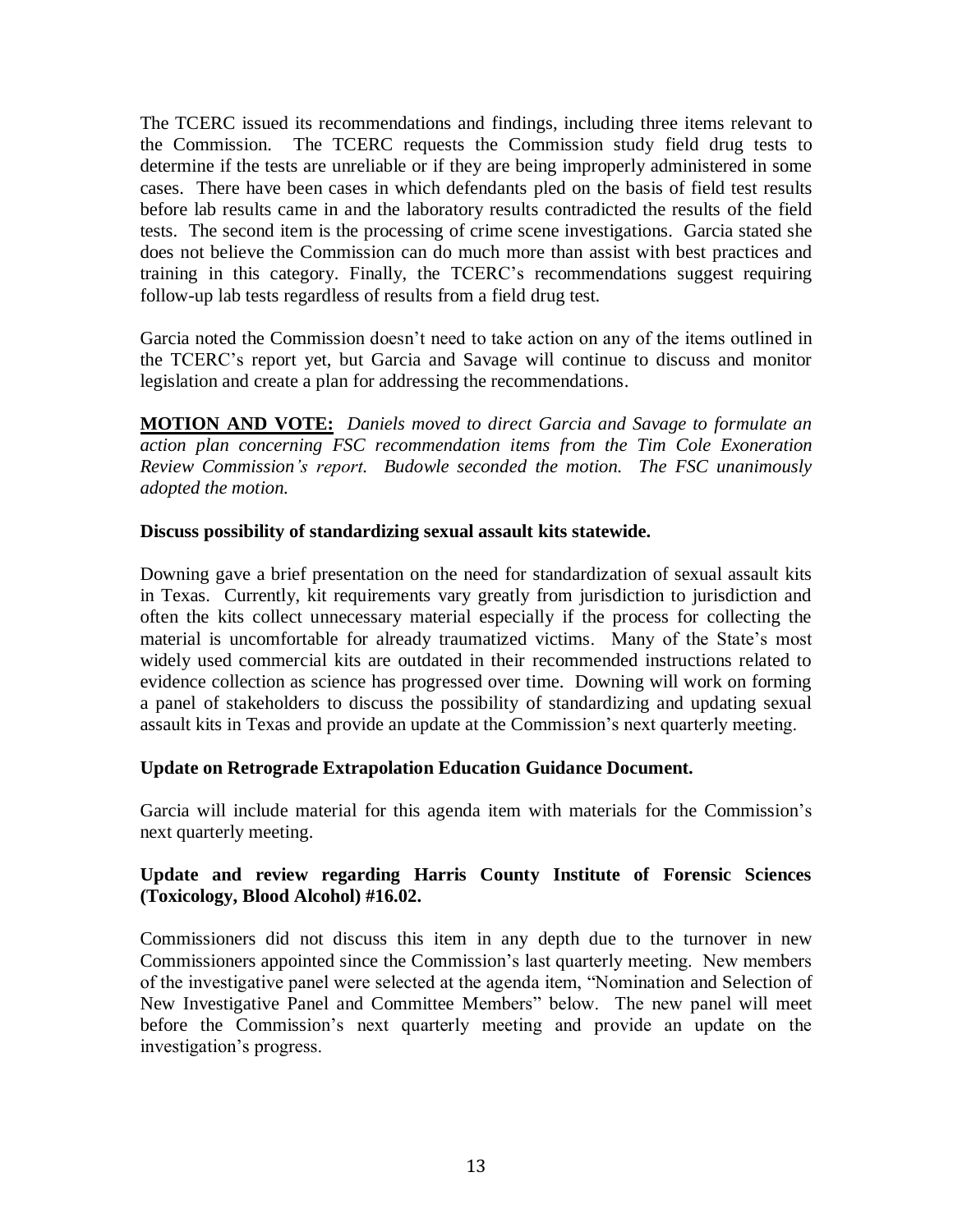# **Update and review regarding Clark (Harris County IFS, HPD, Harris County Sheriff's Department; GSR, DNA, Blood Spatter) #16-41 case.**

Commissioners did not discuss this item in any depth due to the turnover in new Commissioners appointed since the last quarterly meeting. New members of the investigative panel were selected at the agenda item, "Nomination and Selection of New Investigative Panel and Committee Members" below. The new panel will meet before the Commission's next quarterly meeting and provide an update on the investigation's progress.

# **Update from Hair Microscopy Panel, including case review status and discussion of whether additional cases should be reviewed or whether work should be concluded in a final report.**

Vilbas gave a presentation to Commissioners on the status of the hair panel's progress. The project is coming to a close. Out of approximately 800 total cases, 50 records were obtained for review. Of those cases, 22 were recommended for notification. Garcia hopes to provide a draft report at the Commission's next quarterly meeting.

# **Update and review regarding Bite Mark Panel (Chaney–National Innocence Project) #15-07, including record collection and January 27, 2017 case review meeting in Austin.**

Garcia briefly explained the purpose of the Commission's Bite Mark Panel and the Bite Mark Case Review Team, and members reviewed the proposed criteria for the case review.

**MOTION AND VOTE***. Budowle moved to adopt the draft Bite Mark Panel Review Criteria. Parsons seconded the motion. The FSC unanimously adopted the motion.*

The Bite Mark Case Review Team will meet to evaluate cases in accordance with the adopted criteria before the Commission's next meeting and Garcia will provide an update on the progress of the review at the Commission's next quarterly meeting.

## **Nomination and selection of new investigative panel and committee members.**

Commissioners presented the following list of nominees for new investigative panel, committee members and FSC Vice Chair:

#16.02 Harris County Institute of Forensic Sciences (Toxicology, Blood Alcohol):

Mark Daniel Jasmine Drake Sarah Kerrigan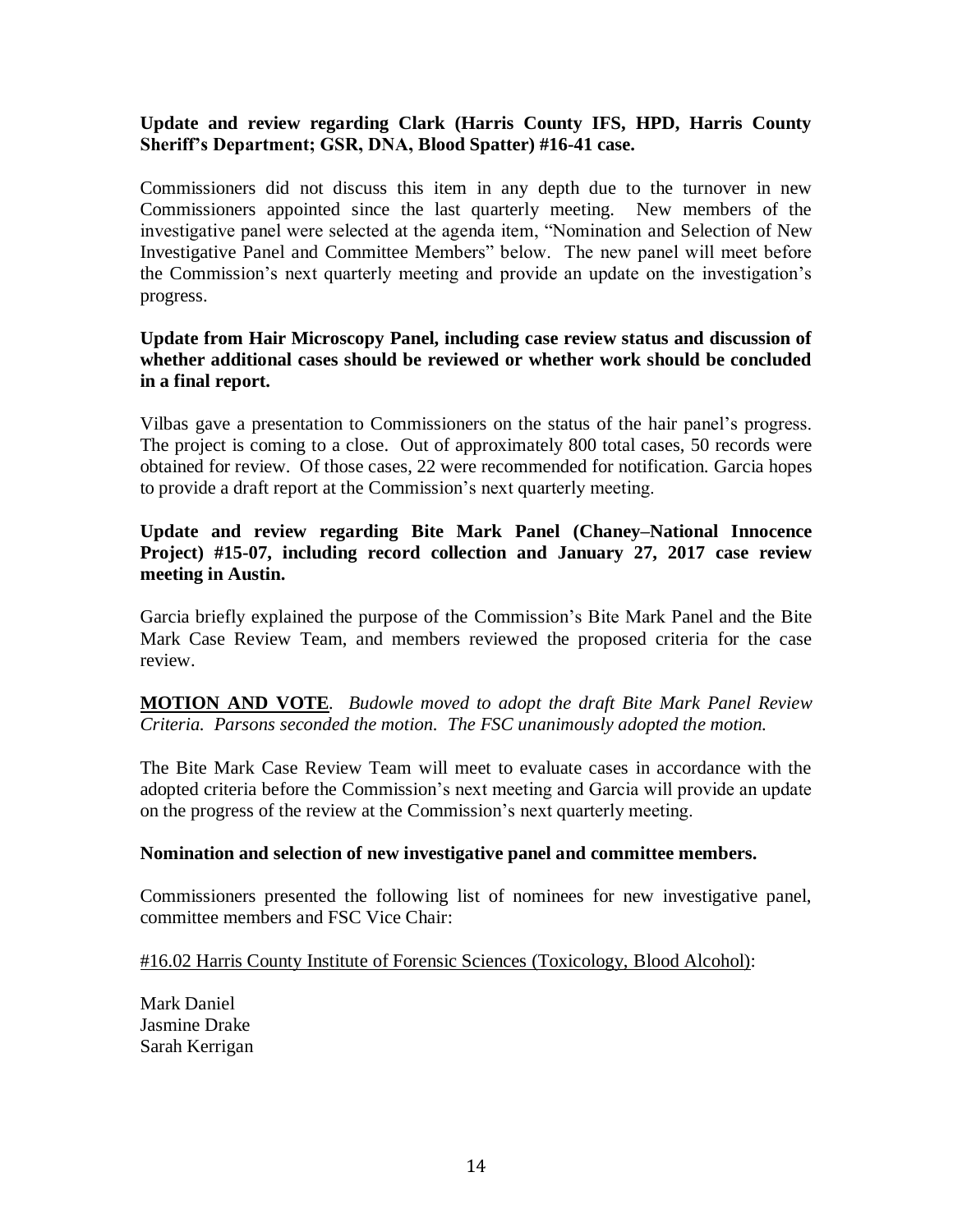# #16.41 Clark (Harris County IFS, HPD, Harris County Sheriff's Department; GSR, DNA, Blood Spatter) Investigative Panel:

Pat Johnson (Chair) Sheree Hughes-Stamm Jarvis Parsons

#### DNA Mixture Interpretation Review Panel:

Bruce Budowle (Chair) Nancy Downing Jarvis Parsons Sheree Hughes-Stamm

#### Bite Mark Case Review Panel:

Mark Daniel (Chair) Nancy Downing Jasmine Drake

#### Hair Microscopy Review Panel:

Bruce Budowle Pat Johnson Jarvis Parsons

#### Forensic Development Committee:

Nancy Downing Sheree Hughes-Stamm Sarah Kerrigan

#### Legislative Development Committee:

Jeffrey Barnard Mark Daniel Pat Johnson

## Complaint Screening Committee:

Mark Daniel (Chair) Jasmine Drake Pat Johnson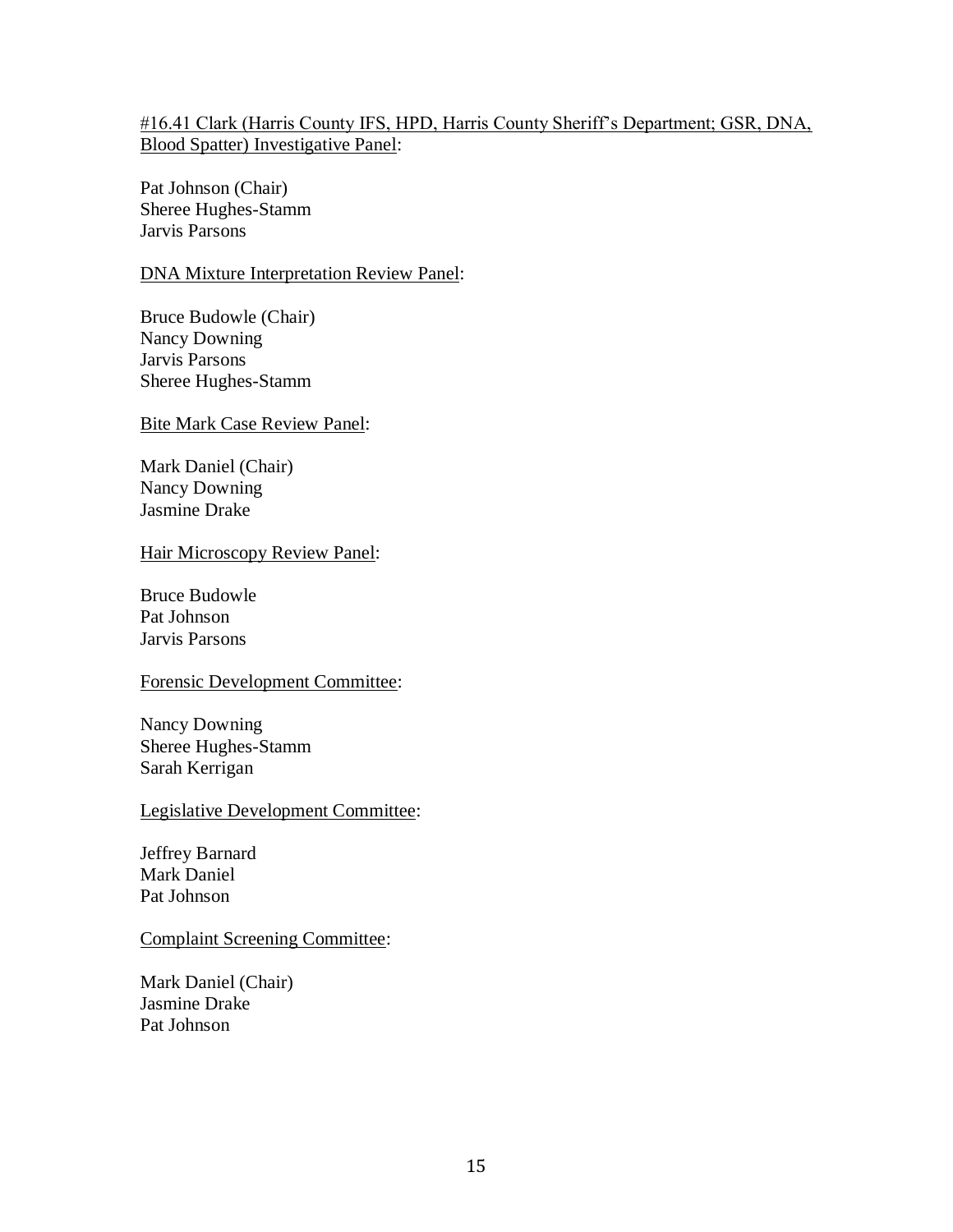Rio Grande Border Identification Project Panel:

Sheree Hughes-Stamm (Chair), Bruce Budowle Jeffrey Barnard

Vice Chair of the Commission:

Sheree Hughes-Stamm

**MOTION AND VOTE:** *Parsons moved to approve all nominations for investigative panel, committee and Vice Chair assignments. Budowle seconded the motion. The FSC unanimously adopted the motion.*

## **Review and adoption of revised Policies and Procedures draft.**

**MOTION AND VOTE:** *Budowle moved to adopt the Policies and Procedures draft to change the name of the current Commission Chair to Dr. Jeffrey Barnard. Parsons seconded the motion. The FSC unanimously adopted the motion.*

## **Update, review and discussion of DNA Mixture Interpretation Review and Austin PD DNA Lab Audit. (Budowle/Hughes-Stamm/Koehler/Garcia)**

- **a. Statewide & county-based defense triage projects; (Wicoff/Boswell/Strassburger).**
- **b. Discuss process for reviewing private laboratories protocols and case samples.**
- **c. Progress regarding recommendations in Austin Police Department DNA Lab Report approved at July quarterly meeting.**
- **d. Correspondence with ASCLD/LAB regarding accrediting body root cause analysis.**

Garcia provided a brief update and background on the Commission's DNA Mixture Interpretation Review project. Garcia reported that Budowle initially reviewed DNA protocols for all publicly-funded Texas laboratories in addition to private labs SERI and Signature Science and found the protocols to be sufficient other than a few noted changes (with the exception of Austin Police Department's protocols). Garcia and Budowle are working on a plan to review DNA protocols for all remaining accredited private DNA labs in Texas as well.

Bob Wicoff, Harris County Public Defender who is managing the statewide DNA mixture interpretation case review, provided an update. Wicoff is currently waiting for recalculations to be returned on several cases. Requests for recalculations have been made in about 10% of cases reviewed. Dramatically different results for 2 cases recently came in, including a Galveston case where an individual who was originally included in a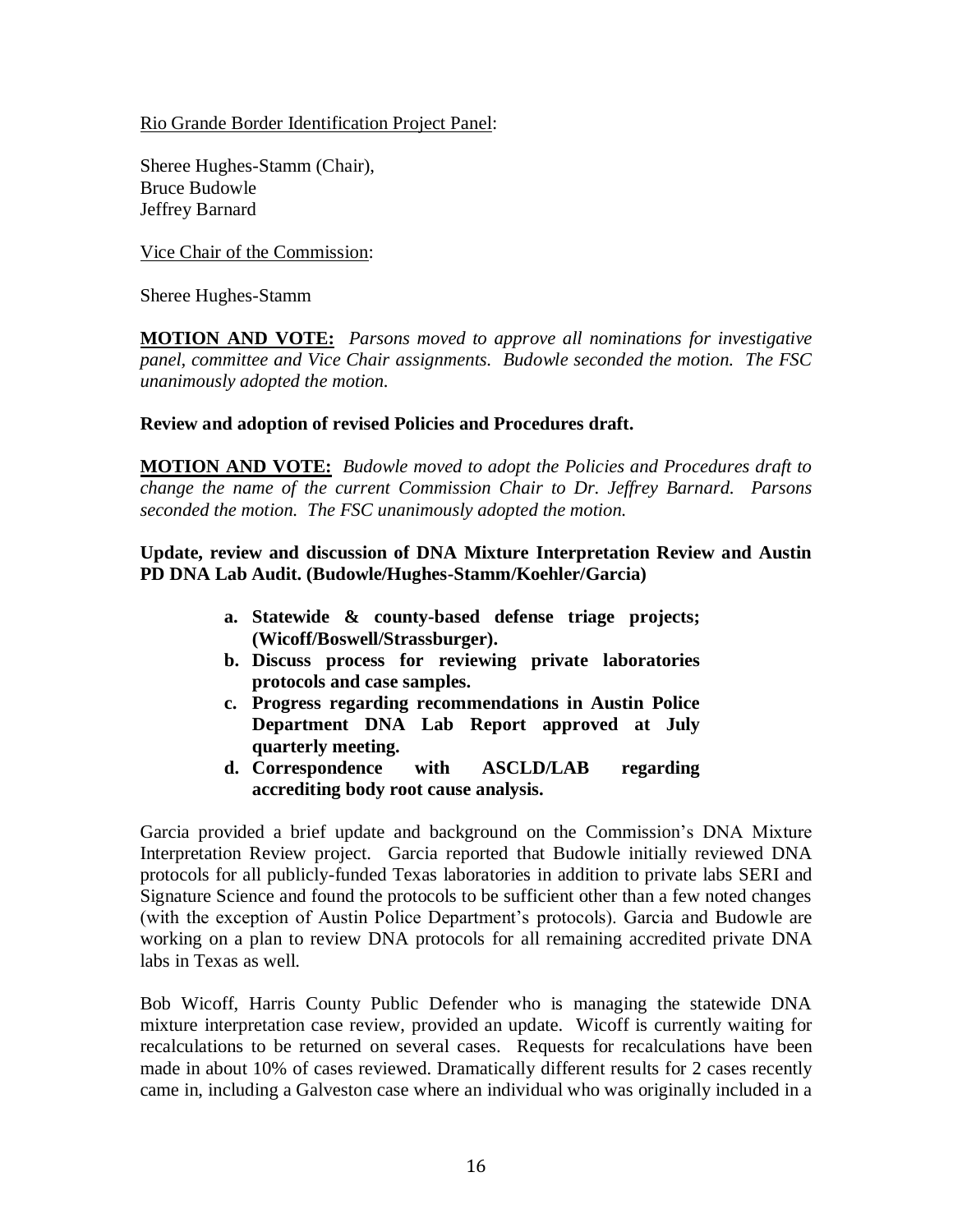mixture from a piece of evidence in a home invasion was excluded. In another case, an individual convicted of sexual assault went from included to inconclusive. Wicoff reported about 1500 cases were taken in and about 700 have been reviewed to date.

Dawn Boswell, Chief of the Tarrant County District Attorney's Conviction Integrity Unit, gave an update on Tarrant County's DNA case review. Boswell explained the office is looking at about 278 CPI cases for review. 85 of the initial 278 case notifications have come back and those defendants have been assigned local counsel.

Trudy Strassburger, Deputy Director of the Capital Area Private Defender Service in Austin, provided an update on Travis County's DNA case review. The office has two part-time contract attorneys assisting with the review. Closure of the APD DNA lab has caused delays but the group will continue to process cases as they come in.

Garcia introduced Jody Koehler, DPS Austin DNA Section Manager and ASCLD/LAB Assessor. Koehler gave a detailed presentation to Commissioners on the status and progress of the review of APD DNA cases and internal validation methods. Koehler detailed the background of the review for new Commissioners and the findings that sparked the initial audit. Of 60 cases tested by one particular DNA analyst at APD, 17% had some type of quality issue noted. Koehler recommends the Commission and/or auditors perform further review of additional cases that were not included in the initial review, examine raw data from the subset of cases where carryover contamination may have been an issue, and continue to review the examiner's cases with the 17% quality issue rate.

Koehler further noted fundamental issues with APD's validation methods. Koehler recommended review of all validation studies and a gap analysis to determine what is lacking in the current validations, performance of additional validation studies, issuance of new interpretation guidelines that are supported by the new studies, reinterpretation of cases on a case by case basis as required by the legal community, and retesting of cases that can't be resolved by any of these steps. Koehler will provide further update to Commissioners at the next quarterly meeting.

Commission members discussed the issue of an inoperable freezer at APD. All DNA samples are kept in a freezer that was determined to be at about 80 degrees for 7-8 days. Koehler related she has a fairly simple plan for evaluating the impact of the freezer incident on the samples stored in it and will bring an update to Commissioners at the next meeting.

Daniels inquired as why the freezer was out for so long without anyone noticing. Koehler's understanding was that no one went into the area of the freezer for the 8- day period. In addition, a software-based alarm that was supposed to alert members of the laboratory if the freezer shut down did not function.

Garcia reviewed with Commissioners a letter response from ASCLD/LAB (dba ANAB) from the Commission's inquiry as to why the issues at APD were not found during the